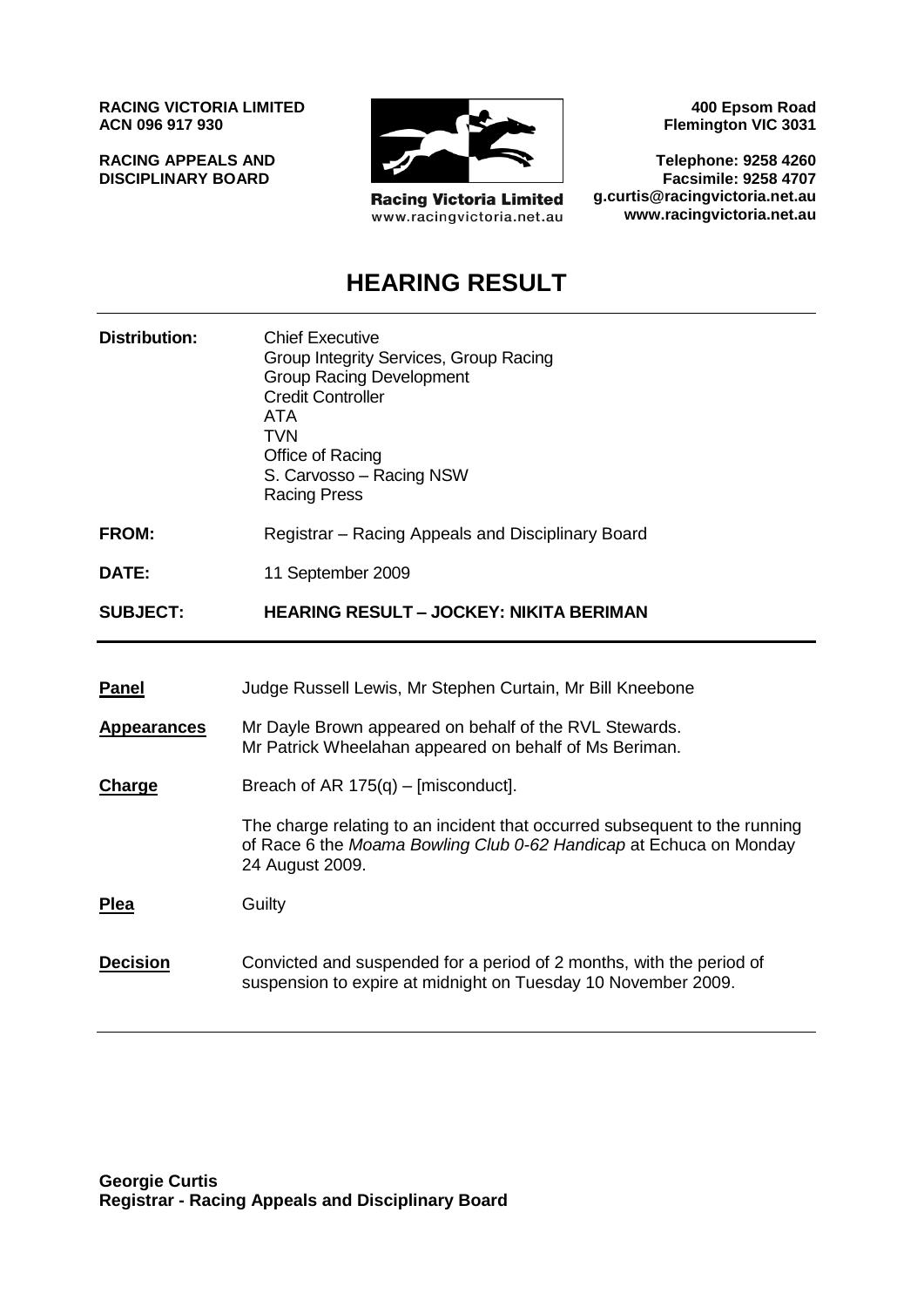# **TRANSCRIPT OF PROCEEDINGS**

### **RACING APPEALS AND DISCIPLINARY BOARD**

\_\_\_\_\_\_\_\_\_\_\_\_\_\_\_\_\_\_\_\_\_\_\_\_\_\_\_\_\_\_\_\_\_\_\_\_\_\_\_\_\_\_\_\_\_\_\_\_\_\_\_\_\_\_\_\_\_\_\_\_\_\_\_

#### **HIS HONOUR JUDGE R.P.L. LEWIS, Chairman MR S. CURTAIN MR B. KNEEBONE**

## **EXTRACT OF PROCEEDINGS**

#### **JOCKEY: NIKITA BERIMAN**

#### **DECISION**

#### **MELBOURNE**

#### **FRIDAY, 11 SEPTEMBER 2009**

MR D. BROWN appeared on behalf of the Stewards

MR P. WHEELAHAN appeared on behalf of Ms N. Beriman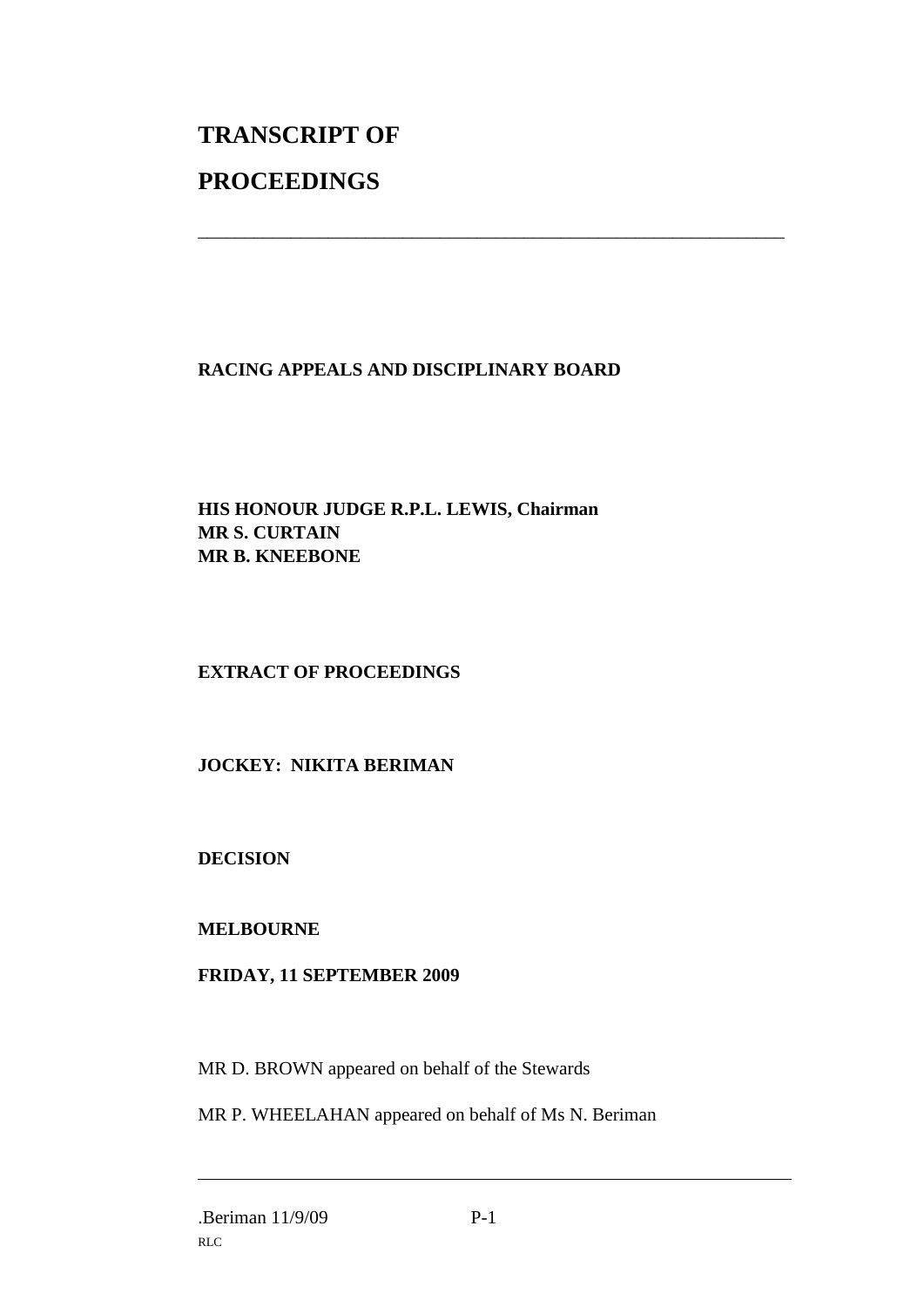CHAIRMAN: In this matter, Ms Nikita Beriman has pleaded guilty to a charge laid under Australian Rule of Racing 175(q) which reads as follows:

*The Committee of any Club or the Stewards may penalise: (q) any person who in their opinion is guilty of any misconduct, improper conduct or unseemly behaviour.*

The particulars of the charge are that Ms Beriman was at all relevant times a licensed jockey; that on 24 August 2009, she rode Lazy Dynamite in the 0-62 Handicap at Echuca and (3) that she engaged in misconduct when subsequent to the running of race 6, she pushed and then struck Stacey Rawiller on three occasions to the head with a clenched fist.

Mr Dayle Brown appeared on behalf of the stewards and Mr Patrick Wheelahan appeared on behalf of Ms Beriman. The Board was provided with a statement of agreed facts in relation to the incident.

Mr Wheelahan has raised several matters by way of mitigation in his submissions. The Board takes into account the plea of guilty by Ms Beriman and the fact that she has no relevant prior convictions.

The Board accepts that Ms Beriman is a person of good character but of course good character cannot alter proven facts. The Board is satisfied that Ms Beriman was entitled to respond when Ms Rawiller threw her gear, including her whip, at her, but her response in punching Ms Rawiller